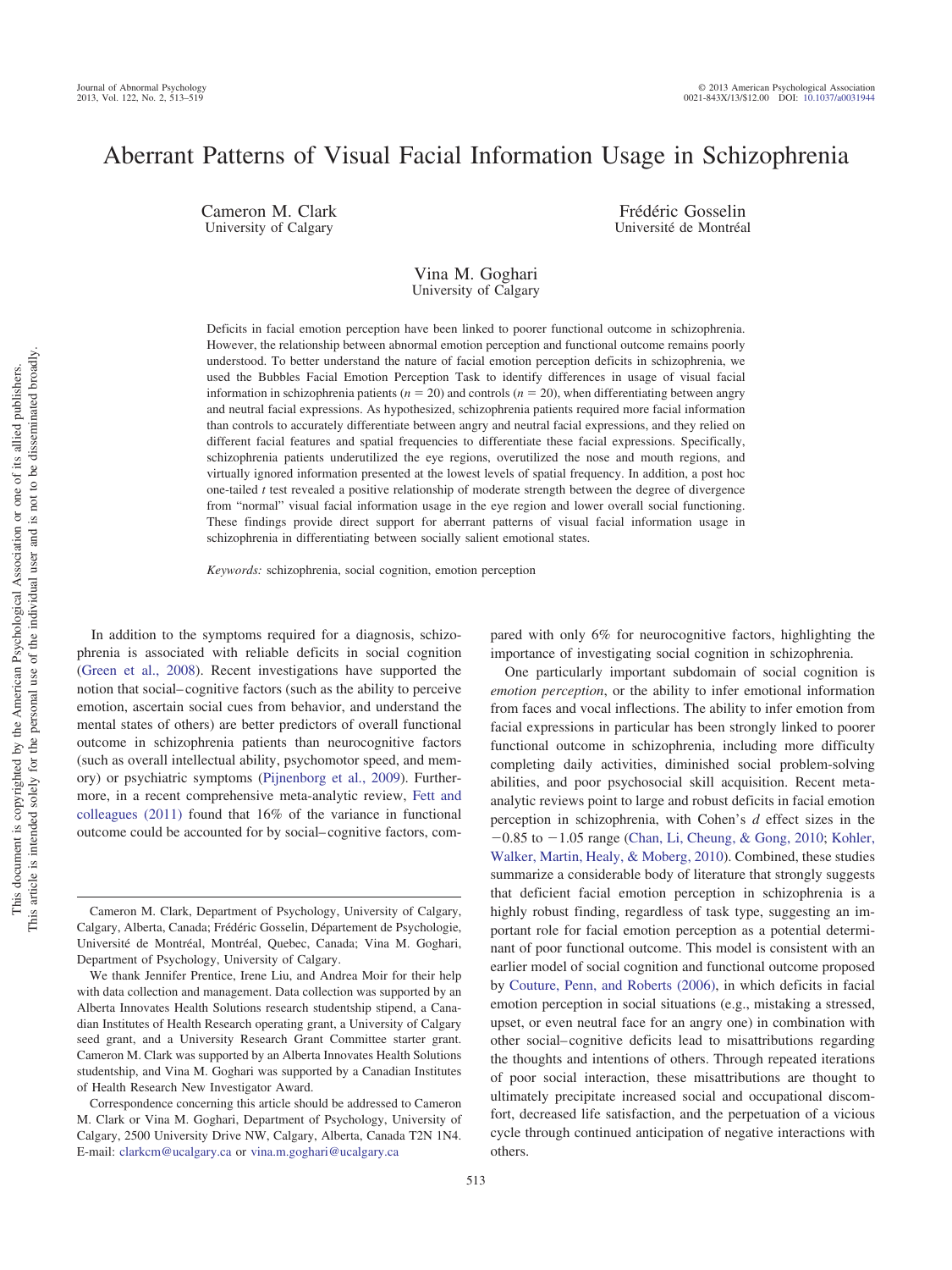In addition to these well-documented deficits in facial emotion perception, schizophrenia patients also demonstrate visual impairments in the early stages of visual processing, including deficits in processing spatial frequency (see [Butler & Javitt, 2005, for a](#page-5-5) [review\)](#page-5-5) that may mediate or otherwise account for poor performance in facial emotion perception tasks [\(Butler et al., 2009\)](#page-5-6). *Spatial frequency* refers to the number of pairs or cycles of light and dark in a single degree of visual angle and is among the earliest features processed by the visual system. Lower spatial frequencies are generally thought to be processed more quickly than higher spatial frequencies when an image is viewed. Lower spatial frequencies serve as a kind of primary sketch of the image, information from which higher spatial frequencies can then build on shortly thereafter [\(Morrison & Synchs, 2001\)](#page-6-1).

Several studies employing nonfacial stimuli have reported that schizophrenia patients demonstrate specific deficits in contrast sensitivity (i.e., the lowest contrast at which one is able to detect the difference between light and dark) at low levels of spatial frequency, despite relatively intact contrast sensitivity at higher levels of spatial frequency [\(Butler et al., 2009;](#page-5-6) but see [Kéri, Antal,](#page-5-7) [Szekeres, Benedek, & Janka, 2002;](#page-5-7) [Slaghuis, 1998\)](#page-6-2). Similarly, results from two studies employing facial stimuli found significant correlations between specific deficits in contrast sensitivity and performance on a facial affect recognition task, supporting the notion that deficient emotion recognition does not rely solely on affective processing, but is also linked to basic, early stage visual processing deficits [\(Butler et al., 2009;](#page-5-6) [Norton, McBain, Holt,](#page-6-3) [Ongur, & Chen, 2009\)](#page-6-3). However, these studies do not give any indication of how these basic visual deficits impact more natural image recognition or classification, or which bands of spatial frequency are integrated in schizophrenia patients to form a coherent percept. [Lee, Gosselin, Wynn, and Green \(2011\)](#page-6-4) investigated this issue by using the Bubbles Facial Emotion Perception Task (see below) to conduct a detailed analysis of facial information use in schizophrenia patients in relation to controls while differentiating between comparatively easily distinguishable facial expressions: happy and fearful. For these emotions, they found that patients not only required more visual information than controls to make correct discriminations, but they also used atypical strategies for collecting visual information from faces. For example, for fearful stimuli, patients were found to utilize information primarily from the mouth region, whereas controls utilized visual information from both the mouth and eye regions. These recent results suggest that people with schizophrenia do in fact utilize facial information differently from controls. However, further questions remain regarding whether or not these results hold for less easily distinguishable emotional states and the overall relationship between emotion perception deficits and overall social functioning.

To address these questions, we employed the Bubbles Facial Emotion Perception Task and used angry and neutral facial stimuli. We also measured overall social functioning, allowing for a novel exploration of the relationship between emotion perception and functional outcome. We had three primary hypotheses: (1) Patients will require more facial information, and more time, to correctly discriminate between different affective states relative to controls; (2) patients with schizophrenia will use different locations of the face in making affective discriminations (i.e., mouth/nose region vs. eye region) relative to controls; and (3) patients' divergence of utilization of facial location and spatial frequency from controls for angry and neutral expressions will be significantly associated with lower levels of functional outcome.

## **Method**

## **Participants**

Twenty participants with schizophrenia  $(n = 16)$  or schizoaffective disorder  $(n = 4)$  (hereafter referred to as *schizophrenia patients*) were recruited from outpatient psychosis clinics and the community. All schizophrenia patients were taking antipsychotic medication at time of testing. Twenty healthy control participants were recruited from the community via postings. Exclusion criteria for all participants included (a) age under 18 years or over 60 years, (b) mental retardation as defined by an estimated IQ less than 70, (c) history of a neurological illness or loss of consciousness longer than 20 min, (d) uncorrected ophthalmologic illness, (e) current substance abuse or dependence, (f) history of electroconvulsive therapy, and (g) less than normal or corrected-tonormal visual acuity. Controls were also excluded if they had personal or family history of psychosis or bipolar disorder.

## **Procedure**

All participants were assessed with the following measures: (a) the Structured Clinical Interview for the *DSM–IV–TR* [\(First, Gib](#page-5-8)[bon, Spitzer, & Williams, 2002\)](#page-5-8) to assess for *Diagnostic and Statistical Manual of Mental Disorders* (4th ed., text revision; *DSM–IV–TR*; [American Psychiatric Association, 2000\)](#page-5-9) diagnoses, (b) the Positive and Negative Syndrome Scale (PANSS; [Kay,](#page-5-10) [Fizbein, & Opler, 1987\)](#page-5-10) as a measure of current psychosis-related symptomatology, and (c) the Social Functioning Scale (SFS; [Birchwood, Smith, Cochrane, Wetton, & Copestake, 1990\)](#page-5-11) as a measure of current functioning in the community. On a second day, participants completed the Bubbles Facial Emotion Perception Task (hereafter referred to as the *Bubbles task*), as well as the Vocabulary and Matrix Reasoning subtests from the Wechsler Abbreviated Scale of Intelligence to estimate IQ [\(Psychological](#page-6-5) [Corporation, 1999\)](#page-6-5), and a test of visual acuity.

The Bubbles task was adapted from that of [Gosselin and Schyns](#page-5-12) [\(2001,](#page-5-12) Experiment 2), and used a selective visual masking procedure to determine which areas of a face were used by participants in making correct discriminations between emotional states of faces across four bands of spatial frequency. Facial stimuli were generated using PsychToolbox-3 [\(Brainard, 1997;](#page-5-13) [Pelli, 1997\)](#page-6-6) for Matlab, and were shown to participants on a 13.3-in. WXGA TruLife display with a resolution of  $1,280 \times 800$  pixels, a refresh rate of 60 Hz, and an average luminance of 220 cd/m<sup>2</sup> at a distance of approximately 50 cm. Parts of the underlying faces appeared through an opaque field permeated with randomly placed Gaussian apertures or "bubbles" on five bands of spatial frequency. Photographs of 20 males and 20 females exhibiting both angry and neutral expressions were adapted from the Karolinska Directed Emotional Faces set [\(Lundqvist, Flykt, & Ohman, 1998\)](#page-6-7). These 80 photographs (256  $\times$  256 pixels; approximately 6.55°  $\times$  6.55° of visual angle) were converted to grayscale and centered in an oval frame such that main facial features were aligned, and hair, neck, and shoulders were removed from the stimuli.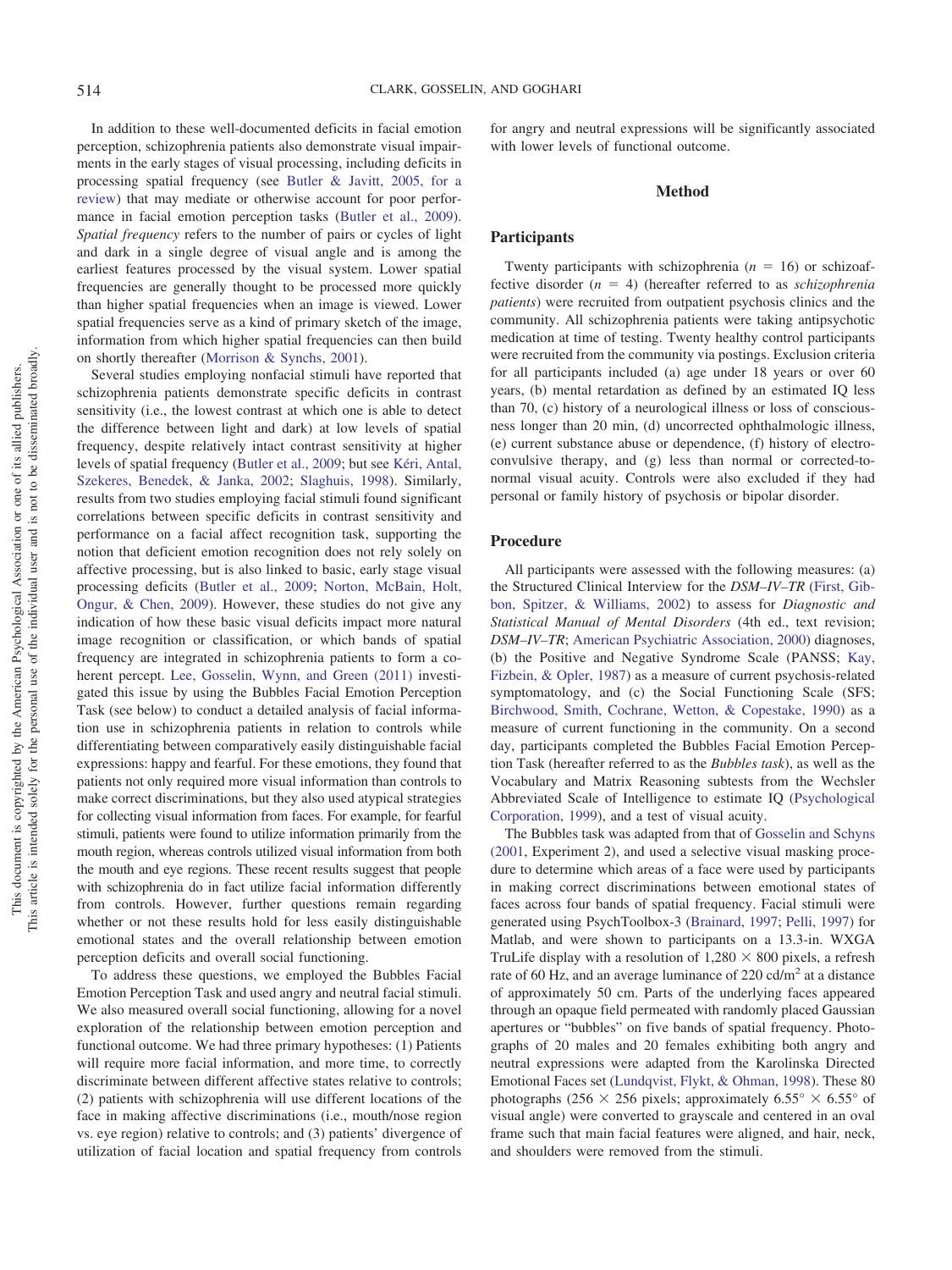In four blocks, each consisting of 320 trials (total of 1,280 trials), participants were asked to determine via button press whether the presented face was demonstrating an angry or neutral expression. Stimuli were displayed until participants pressed one of the two button options. The task was adaptive, such that the amount of visual facial information being presented continually varied (via the QUEST algorithm; [Watson & Pelli, 1983\)](#page-6-8) throughout the testing based on individual participants' performance. In this way, accuracy was kept constant at 75– 80%, making the number of bubbles the main dependent variable of task performance rather than task accuracy. This procedure allowed for the identification of facial regions and spatial frequencies critical for correct emotion recognition and subsequent comparison between the two groups. Reaction time (RT) data were also recorded.

Administration of the Bubbles task took approximately 35–50 min per participant and was well tolerated in both groups. Only one participant from the clinical sample was unable to complete the task, mainly due to problems with dexterity.

#### **Data Analysis**

To determine whether participants in the clinical group needed more visual facial information than controls to attain 75–80% accuracy on the Bubbles task (Hypothesis 1), we carried out an independent samples *t* test on the average total number of bubbles presented to each participant across all bands of spatial frequency across each of the 1,280 trials.

To determine whether schizophrenia patients and controls used different areas of the face in identifying angry and neutral faces (Hypothesis 2), we analyzed data from the Bubbles task via cluster analysis using the Stat4Ci toolbox for Matlab [\(Chauvin, Worsley,](#page-5-14) [Synchs, Arguin, & Gosselin, 2005\)](#page-5-14). Specifically, classification images for each participant at each of the tested spatial frequency bands were produced by performing multiple linear regressions on the sampled facial information and accuracies for each emotion and each group. Stated differently, this amounts to calculating two scores for each pixel— one indicating the number of times that pixel was displayed through the bubbles (i.e., not masked) on correct trials, and one indicating essentially the number of times that pixel was displayed through the bubbles on incorrect trials. A large difference between these two scores (calculated for each pixel) indicates that participants systematically responded correctly when facial information was presented by that pixel, and at chance, if not, for each spatial frequency band. Conversely, small differences between these probabilities indicate that the pixel was not particularly discriminative between correct or incorrect trials and can be interpreted as not important or facilitative for correct identification of angry and neutral faces. To determine significantly discriminative areas of the face (rather than individual pixels) while controlling for multiple comparisons, we transformed the classification images into *z*-scores and then subjected them to a cluster test [\(Chauvin et al., 2005\)](#page-5-14) to determine the number of adjacent pixels that needed to be above an arbitrary threshold for these pixels to be statistically significant, given a prespecified *p* value. Here, we used a threshold *z*-score of 2.7 and a *p* value of .05 (one-tailed, Bonferroni-corrected for the four scales,  $S_r = 65,536$ ; the cluster size thresholds were equal to 129, 377, 958, and 1,631, from the finest to the coarsest scale). The final result of these cluster analyses can be displayed visually to highlight the areas of

the face used significantly by members of each group in identifying each emotion separately and/or combined to display areas of the face significantly used to discriminate between neutral and angry faces. Here, we carried out both styles of analysis.

Last, to test the relationship between aberrant use of facial information and social functioning in the clinical group (Hypothesis 3), we correlated smoothed combined-emotion classification images (i.e., [Figure 1,](#page-3-0) Row C) for each patient, in two dimensions, with smoothed classification images representing the average of all 20 controls at each of the four bands of spatial frequency. The result of this process was one number ranging from  $-1$  to 1 representing the overall similarity between each patient's use of facial information, and the average of the control group, for each level of spatial frequency. These two-dimensional correlation values for each patient were then correlated with the average of all SFS subscales and PANSS scores to reveal the relationship between divergent use of facial information and overall social functioning and symptom severity.

## **Results**

#### **Participant Characteristics**

[Table 1](#page-4-0) displays the demographic and clinical characteristics of the sample. The control and clinical groups were comparable in terms of age,  $t(38) = -0.39$ ,  $p = .70$ ; gender,  $\chi^2(1) = 0.00$ ,  $p =$ 1.00; estimated IQ,  $t(32) = 0.60$ ,  $p = .55$ ; level of education,  $t(38) = 0.46$ ,  $p = .65$ ; as well as levels of parental education: father,  $t(33) = -0.63$ ,  $p = .53$ ; mother,  $t(33) = -0.66$ ,  $p = .52$ . As expected, however, the groups did differ significantly in terms of social functioning as measured by the SFS,  $t(38) = 5.10$ ,  $p <$ .001. Furthermore, as expected, overall symptom severity (i.e., PANSS total) and social functioning were highly correlated within the patient group ( $r = -.70$ ,  $n = 20$ ,  $p = .001$ ). Recognition accuracy for each emotion ranged between the expected 75– 80%, and was comparable across groups: angry,  $t(38) = 1.02$ ,  $p = .32$ ; neutral,  $t(38) = -1.67$ ,  $p = .10$ .

#### **Bubbles Task**

Consistent with our first hypothesis, results from the Bubbles task revealed that the clinical sample required a significantly greater amount of facial information to maintain 75– 80% performance accuracy (average number of bubbles: 71.10 vs. 98.59),  $t(38) = -2.56$ ,  $p = .01$ . However, contrary to our expectations, there was not a significant difference between the RTs of the clinical and control groups,  $t(38) = -0.56$ ,  $p = .58$ . These basic differences between groups remained essentially unchanged when participants with schizoaffective disorder were excluded from the analysis. The amount of visual facial information required by participants was not significantly correlated with age  $(r = .04, ...)$  $N = 40, p = .83$ , estimated IQ ( $r = -.05, n = 34, p = .79$ ), nor were there significant differences between genders,  $t(38) = -0.97$ ,  $p = .34$ . However, age was found to be significantly correlated with RT ( $r = .35$ ,  $N = 40$ ,  $p = .03$ ).

Cluster analyses of the data from the Bubbles task revealed differential patterns of facial information usage across the two groups and for each emotion. [Figure 1](#page-3-0) displays these results graphically. Although both the clinical and control groups used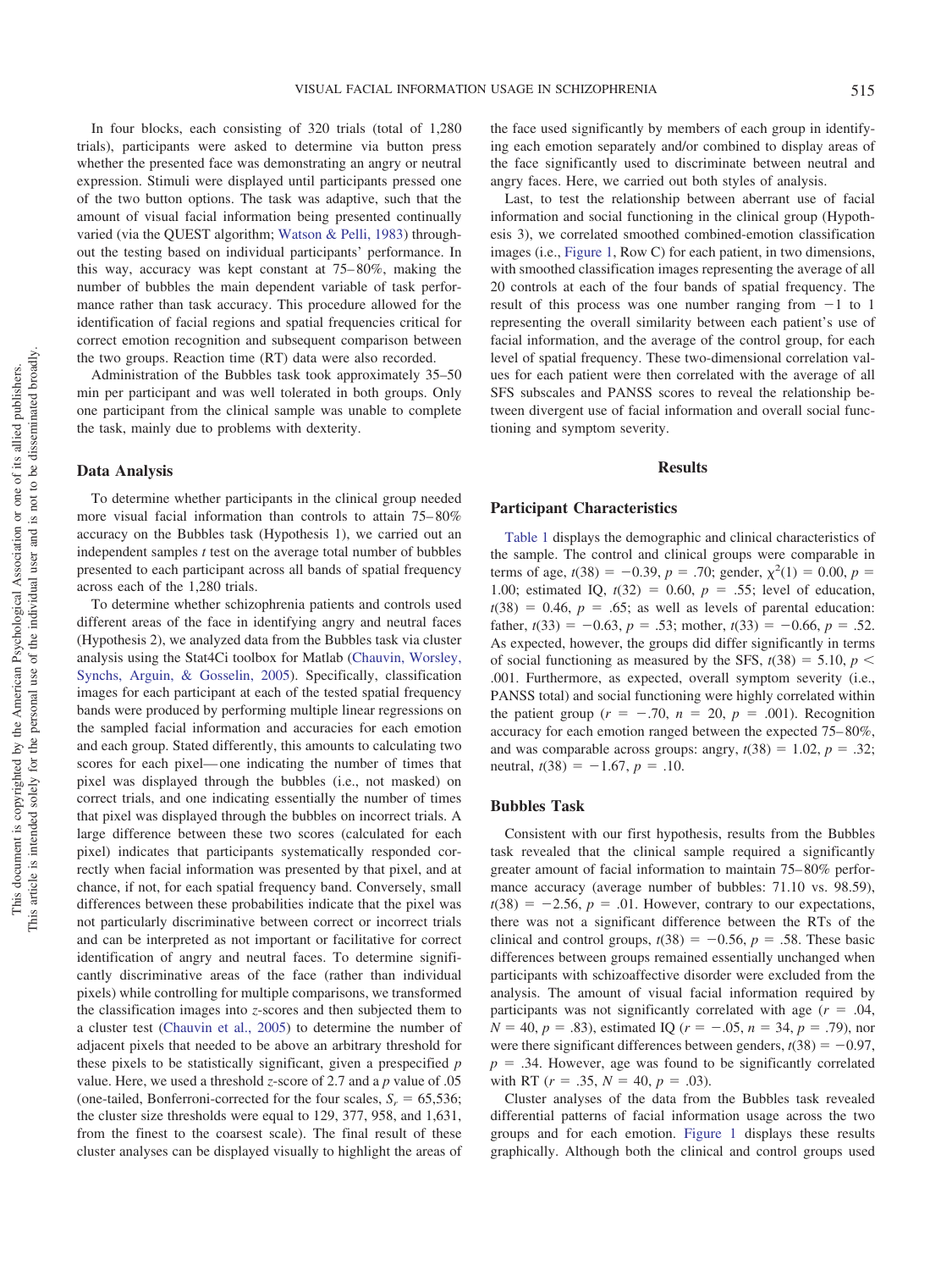

<span id="page-3-0"></span>*Figure 1.* Rows A and B display areas of the face significantly used by controls (red) and schizophrenia patients (green; yellow represents overlap) in identifying angry (A) and neutral (B) expressions. Row C combines the results from above (i.e., does not separate emotions) to reveal areas of the face significantly used by controls (red) and schizophrenia patients (green; yellow represents overlap) in differentiating between angry and neutral faces.

similar areas of the face at the highest levels of spatial frequency for the correct identification of both angry and neutral expressions (see [Figure 1,](#page-3-0) Rows A and B), information use varied between groups to a much greater extent at each of the three lower bands tested. Specifically, at the second highest band, schizophrenia patients appeared to use less information than the control group around the eye region in identifying both angry and neutral expressions and less information from the midface region in identifying neutral expressions. This pattern appeared magnified at the second lowest band, with patients using still less visual information than controls from around the eye region in identifying anger, and they appeared to rely on information from the mouth region that controls did not in identifying neutral expressions. Finally, at the lowest band of spatial frequency tested, there was a complete lack of overlap in significant areas between groups; patients both used information from the eye region in identifying anger that controls did not, and they failed to use information from the nose and mouth regions in identifying neutral expressions that control participants did use.

The above analyses were combined into additional classification images (i.e., emotions not separated) to reveal significant areas of the face used by each group in differentiating between emotions (see [Figure 1,](#page-3-0) Row C). Here again, although both the clinical and control groups appeared to utilize similar amounts of information scattered around the eye regions on the highest level of spatial frequency, information usage varied to a much greater extent at each of the three lower bands tested. Specifically, at the second highest band, control participants used only the area surrounding the eyes. In contrast, the clinical group used a noticeably smaller area around the eyes and also a portion of the mouth area. This pattern appeared magnified in the second lowest band, with controls using most of the information contained in the eye, nose, and the upper portion of the mouth regions, and those in the clinical group using primarily the nose and mouth regions. Furthermore, at the lowest band of spatial frequency tested, controls were found to successfully use information from almost the entire face area below the eyes, whereas those in the clinical group were found to use only one small lateral eye region. These differences between groups confirmed our second hypothesis—that schizophrenia patients use visual facial information differently from controls in discriminating between angry and neutral emotional faces.

Last, in comparing the degree to which each participant in the clinical group used visual facial information similarly or dissimilarly to the control group, it was found that there was not a significant correlation between this degree of similarity and each patient's overall social functioning as measured by the SFS (*r*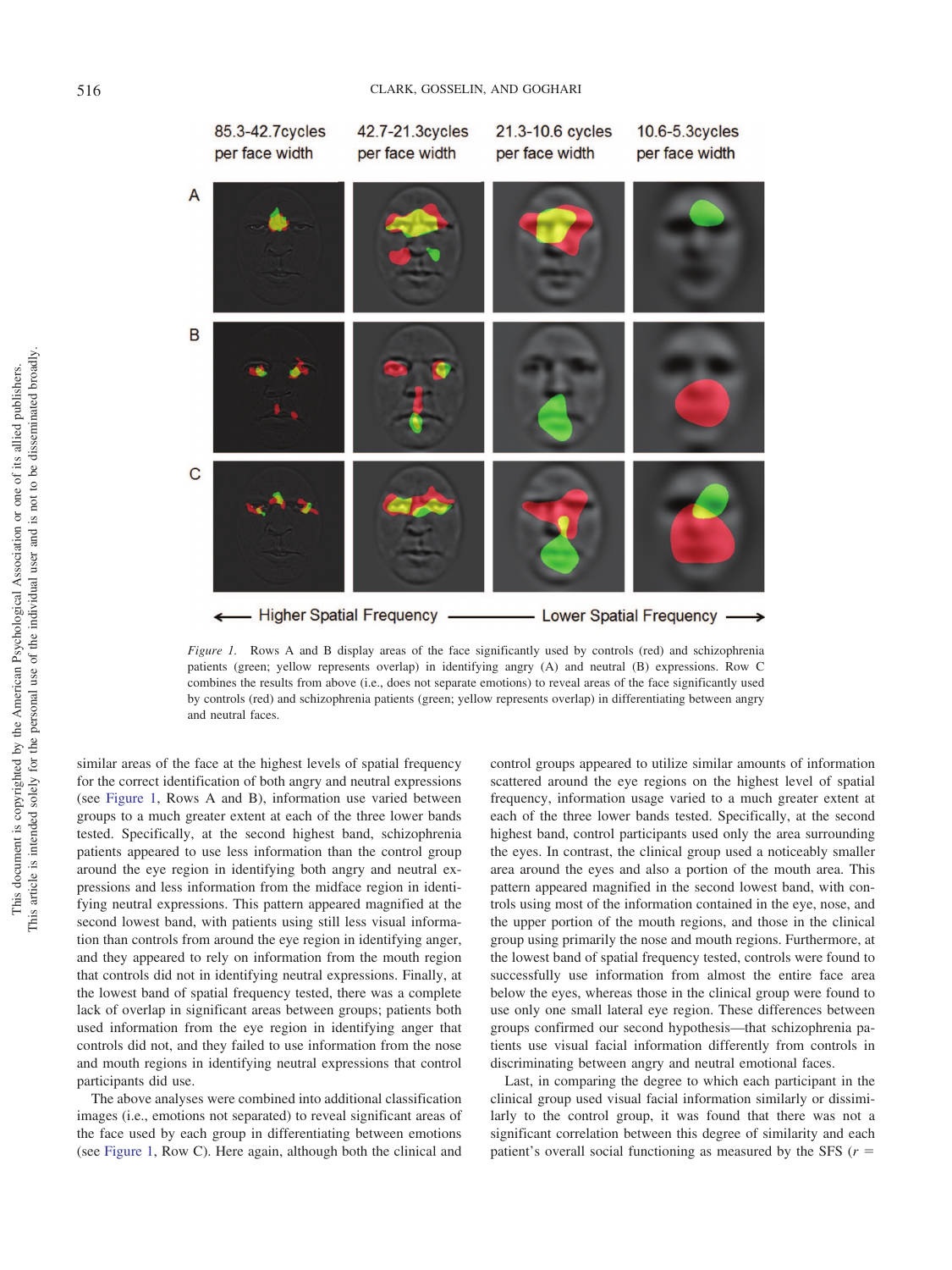<span id="page-4-0"></span>

| Table 1 |                                    |
|---------|------------------------------------|
|         | <b>Participant Characteristics</b> |

|                                 | Group                       |                       |                                      |
|---------------------------------|-----------------------------|-----------------------|--------------------------------------|
| Variable                        | Schizophrenia<br>$(n = 20)$ | Control<br>$(n = 20)$ | Statistic                            |
| Demographic and clinical        |                             |                       |                                      |
| characteristics                 |                             |                       |                                      |
| Mean age (years)                | 42.05                       | 40.75                 | $t(38) = -0.39, p = .70$             |
| Gender (male/female), $n$       | 12/8                        | 12/8                  | $\chi^2(1, N = 40) = 0.00, p = 1.00$ |
| Mean education (years)          | 14.20                       | 14.60                 | $t(38) = 0.46, p = .65$              |
| Mean father's education (years) | 14.11                       | 13.35                 | $t(33) = -0.63, p = .53$             |
| Mean mother's education (years) | 14.00                       | 13.35                 | $t(33) = -0.66, p = .52$             |
| Mean FSIO-2 (WASI) score        | 102.07                      | 104.58                | $t(32) = 0.60, p = .55$              |
| Mean of SFS scaled scores       | 113.46                      | 124.74                | $t(38) = 5.10, p < .001$             |
| Mean PANSS total score          | 54.50                       |                       |                                      |
| Positive                        | 14.95                       |                       |                                      |
| Negative                        | 13.05                       |                       |                                      |
| General                         | 26.50                       |                       |                                      |
| Bubbles task data               |                             |                       |                                      |
| Mean number of bubbles          | 98.59                       | 71.10                 | $t(38) = -2.56, p = .01$             |
| Accuracy for angry stimuli, %   | 75                          | 77                    | $t(38) = 1.02, p = .32$              |
| Accuracy for neutral stimuli, % | 80                          | 78                    | $t(38) = -1.67, p = .10$             |
| Mean reaction time (s)          | 1.42                        | 1.33                  | $t(38) = -0.56, p = .58$             |

*Note.* FSIQ-2 = Full Scale Intelligence Quotient, based on Vocabulary and Matrix Reasoning subtests;  $WASI = Wechsler Abbreviated Scale of Intelligence; SFS = Social Functioning Scale; PANSS = Positive and$ Negative Syndrome Scale.

.15,  $n = 20$ ,  $p = .26$ ). However, exploratory post hoc analysis of more specific areas of the facial stimuli revealed that there was a significant correlation between the degree of similarity each clinical participant shared with the control group average for only the top half of the combined-emotion classification images (eye regions) and their overall social functioning when using a one-tailed test ( $r = .42$ ,  $n = 20$ ,  $p = .03$ ). Interestingly, the degree to which schizophrenia patients used information from the eye region similarly or dissimilarly to controls was also negatively correlated with overall symptomatology as measured by the PANSS total score  $(r = -.56, n = 20, p = .01)$ . These findings provide some support for our third hypothesis—that the degree to which a schizophrenia patient uses visual facial information differently from the control average is correlated with lower functioning.

#### **Discussion**

This study examined visual facial information usage in schizophrenia by assigning credit of discrimination performance to specific facial features and spatial frequencies, specifically for affective states thought to be salient to social interaction, and functional outcome (angry and neutral). Results indicated that schizophrenia patients do indeed appear to be exhibiting specific and meaningful deficits in usage of visual facial information usage compared to controls. Schizophrenia patients were found to require more visual facial information to successfully discriminate between angry and neutral faces; furthermore, these participants appeared to rely on different areas of the presented faces compared with controls increasingly so at lower levels of spatial frequency. Last, novel evidence was found to support the notion that aberrant usage of visual facial information is correlated with overall social functioning in schizophrenia.

These findings are consistent with previous research in this area. First, similar to [Lee and colleagues \(2011\),](#page-6-4) who used the same procedure with happy and fearful facial stimuli, present results revealed that when compared with controls, the clinical group generally underutilized the eye region for negative affective states, overutilized the nose and mouth regions, and largely ignored almost all information presented at the lowest band of spatial frequency across both styles of analysis presented in [Figure 1.](#page-3-0) However, given the predominant view that lower spatial frequency information is generally processed before higher spatial frequency information, it remains unclear whether patients' underutilization of lower spatial frequency information actively interferes with utilization of information at higher spatial frequency later in the visual process. For example, [Laprévote, Oliva, Delerue, Thomas,](#page-6-9) [and Boucart \(2010\)](#page-6-9) found preferential use of lower spatial frequency facial information in a time-limited emotion categorization paradigm. This suggests a deficit in the ability of schizophrenia patients to integrate lower spatial frequency information with higher spatial frequency information when it becomes available shortly after, rather than a deficit lower spatial frequency information perception or usage itself. This question notwithstanding, the present findings lend support to the notion that deficits in facial information usage in schizophrenia are persistent across a range of emotional valences, including those salient to effective social functioning in everyday interactions (i.e., angry and neutral).

Second, as expected, successfully differentiating between angry and neutral facial stimuli is a demonstrably more difficult task than successfully differentiating between happy and fearful facial stimuli. Where [Lee et al. \(2011\)](#page-6-4) found that controls and patients needed an average of 38.2 and 68.7 bubbles per image respectively to maintain 75– 80% performance accuracy on the Bubbles task, both groups in the present study were found to require consider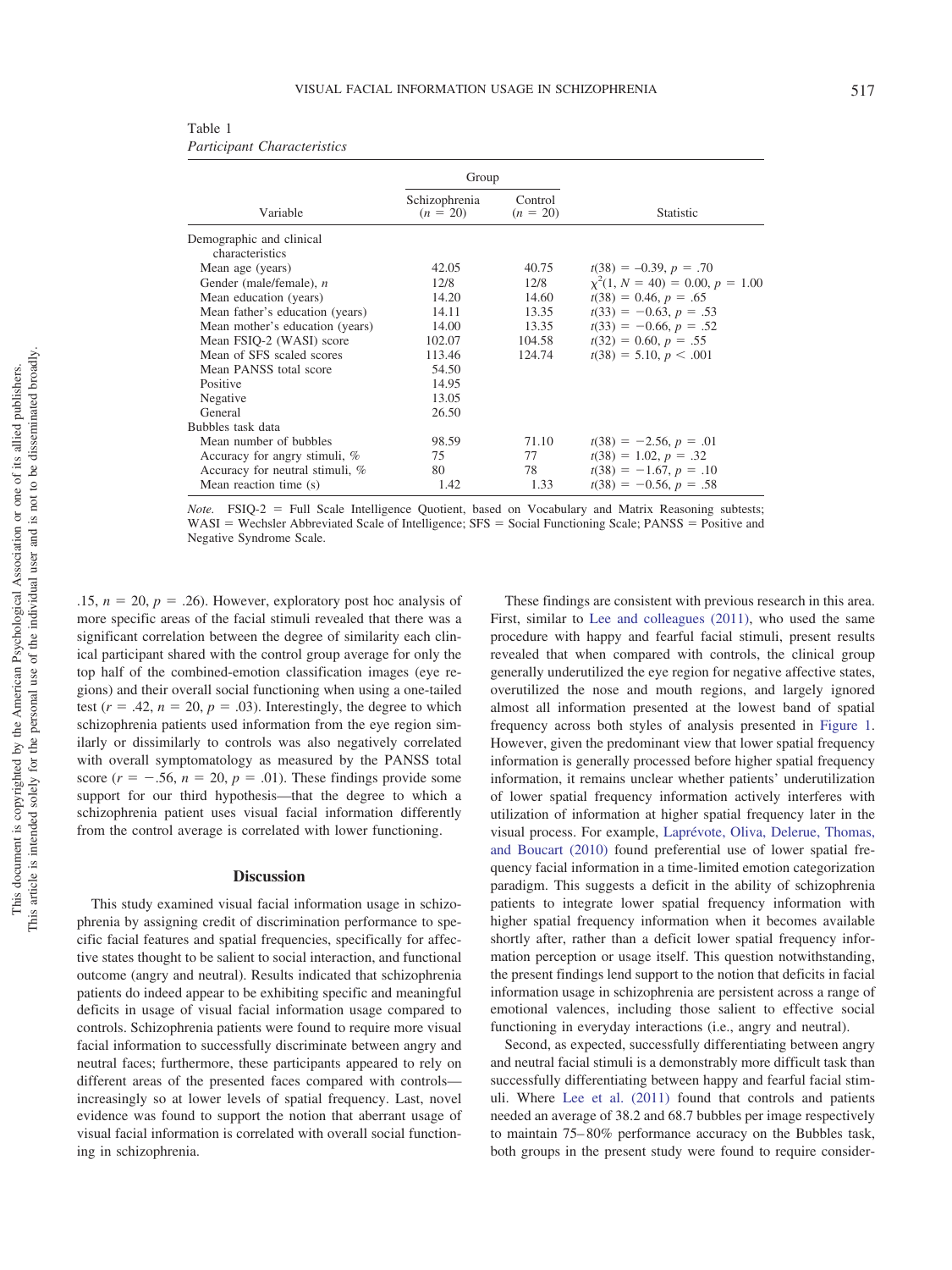ably more visual facial information: 71.1 and 98.6 bubbles, respectively.

Finally, the present results are largely consistent with the schizophrenia literature specifically related to eye-tracking and scanpath paradigms. In a broad review of the area, [Toh, Rossell, and Castle](#page-6-10) [\(2011\)](#page-6-10) found a general consensus indicating that schizophrenia patients typically demonstrate a restricted scanning strategy involving shorter scanpath lengths, fewer fixations, increased fixation duration, and notable avoidance of relevant facial features irrespective of emotional valence. Consistent with deficits in early stage low spatial frequency integration, results from this area have suggested that patients have difficulties in conceptualizing an "initial face," predisposing them to fragmented sequential processing of all features of the face, rather than gestalt perception of the face and its particularly salient emotional features.

The present study has a number of strengths that help resolve previously open questions in the literature. For example, where [Lee and colleagues \(2011\)](#page-6-4) were unable to measure RT, the present study did measure this variable and found no difference between groups. Contrary to our expectations, this would seem to indicate that schizophrenia patients are able to make decisions about facial affect as quickly as controls, but they need more visual facial information to do so. In addition, where Lee and colleagues used highly emotionally divergent facial stimuli to detect different aberrant usage of visual facial information in schizophrenia patients, the present study was able to find similar results with much more nuanced facial stimuli.

However, a number of limitations warrant elucidation here. First is the degree to which the results from the current investigation hold in more ecologically valid viewing conditions. In real-world viewing situations, people have a wide array of contextual information at their disposal that might facilitate disambiguation of possible emotional states of other people in the environment. Or people may choose not to look at faces at all (or very little) while interacting with others. Contrary to this, the Bubbles task does not present participants with this additional contextual information or the option not to look at the face. For example, the color of the face might be an important indicator of anger, whereas the stimuli in the Bubbles task were converted to grayscale. In this way, the Bubbles task may be detecting patterns of facial information usage prevalent in highly contrived viewing conditions (but see [Spezio,](#page-6-11) [Huang, Castelli, & Adolphs, 2007\)](#page-6-11).

Another important question is whether or not the present results would hold if participants were given more than two emotions to differentiate, as would be the case in any real-world interaction. [Chan et al. \(2010\)](#page-5-2) summarize a small literature indicating that patients with schizophrenia perform better on dichotomous-choice facial emotion perception tasks compared with multiple-choice facial emotion perception tasks (especially when presented with six or seven choices), which are certainly more representative of real-world social interactions in which any number of facial expressions could be expressed within a given interaction. [Smith,](#page-6-12) [Cottrell, Gosselin, and Schyns \(2005\)](#page-6-12) implemented the Bubbles task with seven response options in a control population; however, the effects that these additional affective options have on facial emotion perception in patients with schizophrenia remain to be measured and evaluated.

These limitations aside, the current study adds to the present understanding of emotion perception deficits in schizophrenia in several important ways. First, patients not only need more visual facial information to discriminate between angry and neutral faces, but we now know that patients use this visual facial information in a rather "abnormal" fashion. Furthermore, the degree to which these patients use facial information abnormally is now at least tenuously linked to their overall social functioning in the community. Future research should seek to focus on these factors in testing behavioral eye gaze interventions that might reliably guide patients' visual focus to the most meaningful areas of the face, as well as measure potential impacts on social interaction, social functioning, and functional outcome.

#### **References**

- <span id="page-5-9"></span>American Psychiatric Association. (2000). *Diagnostic and statistical manual of mental disorders* (4th ed., text rev.). Washington, DC: Author.
- <span id="page-5-11"></span>Birchwood, M., Smith, J., Cochrane, R., Wetton, S., & Copestake, S. (1990). The Social Functioning Scale: The development and validation of a new scale of social adjustment for use in family intervention programmes with schizophrenic patients. *British Journal of Psychiatry, 157,* 853– 859. [doi:10.1192/bjp.157.6.853](http://dx.doi.org/10.1192/bjp.157.6.853)
- <span id="page-5-13"></span>Brainard, D. H. (1997). The Psychophysics Toolbox. *Spatial Vision, 10,* 433– 436. [doi:10.1163/156856897X00357](http://dx.doi.org/10.1163/156856897X00357)
- <span id="page-5-6"></span>Butler, P. D., Abeles, I. Y., Weiskopf, N. G., Tambini, A., Jalbrzikowski, M., Legatt, M. E.,... Javitt, D. C. (2009). Sensory contributions to impaired emotion processing in schizophrenia. *Schizophrenia Bulletin, 35,* 1095–1107. [doi:10.1093/schbul/sbp109](http://dx.doi.org/10.1093/schbul/sbp109)
- <span id="page-5-5"></span>Butler, P. D., & Javitt, D. C. (2005). Early-stage visual processing deficits in schizophrenia. *Current Opinion in Psychiatry, 18,* 151–157. [doi:](http://dx.doi.org/10.1097/00001504-200503000-00008) [10.1097/00001504-200503000-00008](http://dx.doi.org/10.1097/00001504-200503000-00008)
- <span id="page-5-2"></span>Chan, R. C. K., Li, H., Cheung, E. F. C., & Gong, Q. (2010). Impaired facial emotion perception in schizophrenia: A meta-analysis. *Psychiatry Research, 178,* 381–390. [doi:10.1016/j.psychres.2009.03.035](http://dx.doi.org/10.1016/j.psychres.2009.03.035)
- <span id="page-5-14"></span>Chauvin, A., Worsley, K. J., Synchs, P. G., Arguin, M., & Gosselin, F. (2005). Accurate statistical tests for smooth classification images. *Journal of Vision, 5,* 659 – 667. [doi:10.1167/5.9.1](http://dx.doi.org/10.1167/5.9.1)
- <span id="page-5-4"></span>Couture, S. M., Penn, D. L., & Roberts, D. L. (2006). The functional significance of social cognition in schizophrenia: A review. *Schizophrenia Bulletin, 32*(Suppl 1), S44 –S63. [doi:10.1093/schbul/sbl029](http://dx.doi.org/10.1093/schbul/sbl029)
- <span id="page-5-1"></span>Fett, A. J., Viechtbauer, W., Dominguez, M., Penn, D. L., van Os, J., & Krabbendam, L. (2011). The relationship between neurocognition and social cognition with functional outcomes in schizophrenia: A metaanalysis. *Neuroscience & Biobehavioral Reviews, 35,* 573–588. [doi:](http://dx.doi.org/10.1016/j.neubiorev.2010.07.001) [10.1016/j.neubiorev.2010.07.001](http://dx.doi.org/10.1016/j.neubiorev.2010.07.001)
- <span id="page-5-8"></span>First, M. B., Gibbon, M., Spitzer, R. L., & Williams, J. B. W. (2002). *Structured Clinical Interview for DSM–IV–TR Axis I Disorders, Research Version*. New York, NY: Biometrics Research, New York State Psychiatric Institute.
- <span id="page-5-12"></span>Gosselin, F., & Schyns, P. (2001). Bubbles: A technique to reveal the use of information in recognition tasks. *Vision Research, 41,* 2261–2271. [doi:10.1016/S0042-6989\(01\)00097-9](http://dx.doi.org/10.1016/S0042-6989%2801%2900097-9)
- <span id="page-5-0"></span>Green, M. F., Penn, D. L., Bentall, R., Carpenter, W. T., Gaebel, W., Gur, R. C., . . . Heinssen, R. (2008). Social cognition in schizophrenia: An NIMH workshop on definitions, assessment, and research opportunities. *Schizophrenia Bulletin, 34,* 1211–1220. [doi:10.1093/schbul/sbm145](http://dx.doi.org/10.1093/schbul/sbm145)
- <span id="page-5-10"></span>Kay, S. R., Fizbein, A., & Opler, L. A. (1987). The Positive and Negative Syndrome Scale (PANSS) for schizophrenia. *Schizophrenia Bulletin, 13,* 261–276. [doi:10.1093/schbul/13.2.261](http://dx.doi.org/10.1093/schbul/13.2.261)
- <span id="page-5-7"></span>Kéri, S., Antal, A., Szekeres, G., Benedek, G., & Janka, Z. (2002). Spatiotemporal visual processing in schizophrenia. *Journal of Neuropsychiatry and Clinical Neurosciences, 14,* 190 –196. [doi:10.1176/appi](http://dx.doi.org/10.1176/appi.neuropsych.14.2.190) [.neuropsych.14.2.190](http://dx.doi.org/10.1176/appi.neuropsych.14.2.190)
- <span id="page-5-3"></span>Kohler, C. G., Walker, J. B., Martin, E. A., Healy, K. M., & Moberg, P. J. (2010). Facial emotion perception in schizophrenia: A meta-analytic